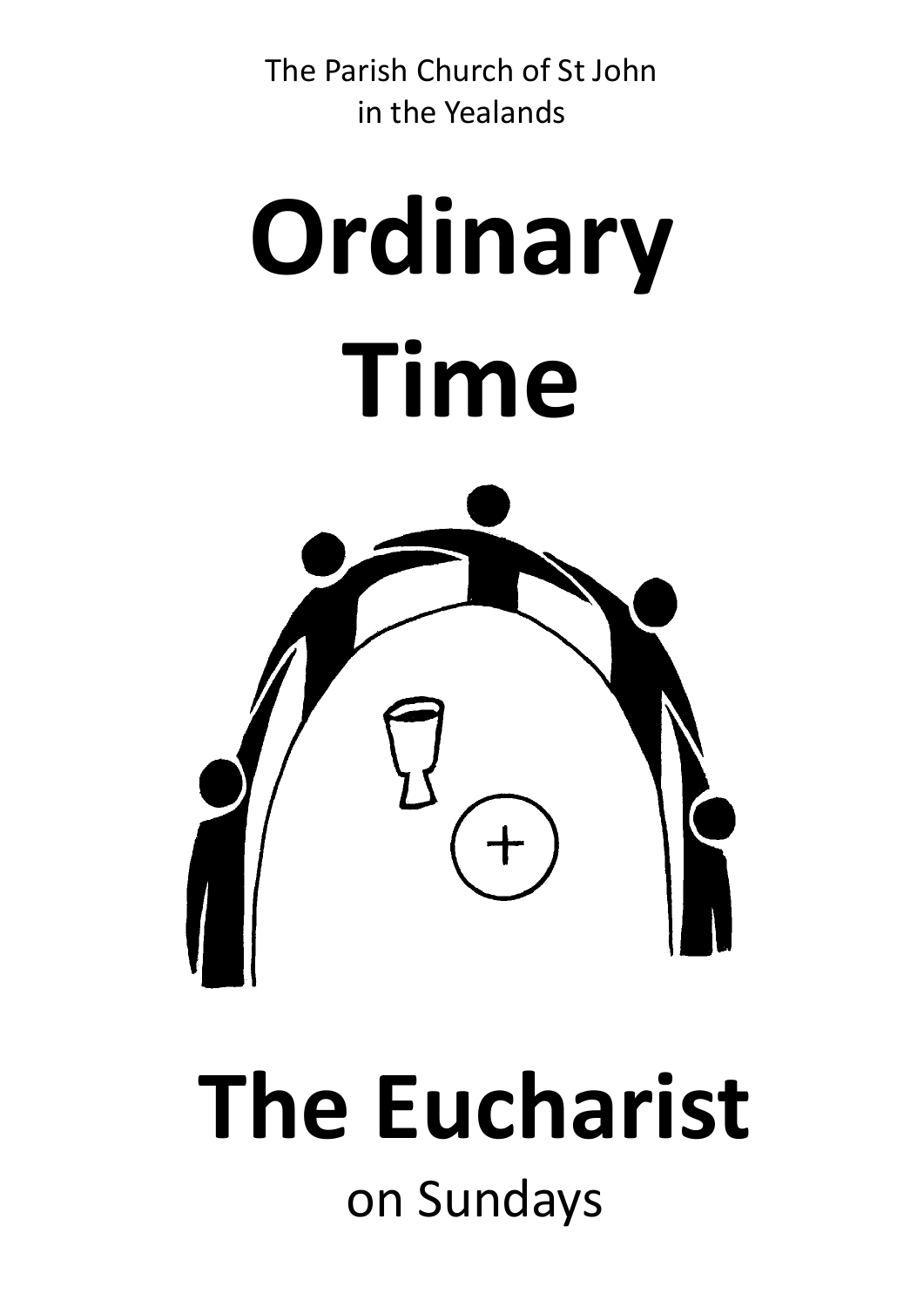# *Welcome to our worship today*

We gather as God's people to celebrate together the Eucharist.

Please note the following guidelines for worship in the building. These are gestures of the care we have for one another.

- You are welcome to wear a face covering.
- At the Peace you are invited to acknowledge the presence of Christ in your neighbour with a visual sign of peace.
- Communion is offered in both kinds (bread and wine). It is perfectly valid to receive communion in one kind (bread only) and you may prefer to continue to do this.
- If you wish to come forward to receive a blessing please keep you arms by your side or folded across your chest to indicate this.
- Follow the directions of the Welcomers when coming forward for Communion;
- Large print service booklets and weekly sheets are available.
- If you use a hearing aid, please switch to the T position to use the loop system.

Thank you for your financial support of God's Church here at St John's. If you wish to make a donation at this service, the collection is received during the offertory hymn. If you give online small cards are available to place in the collection basket to represent your giving.

If you wish to give online today please use the SumUp contactless card reader at the back of the church.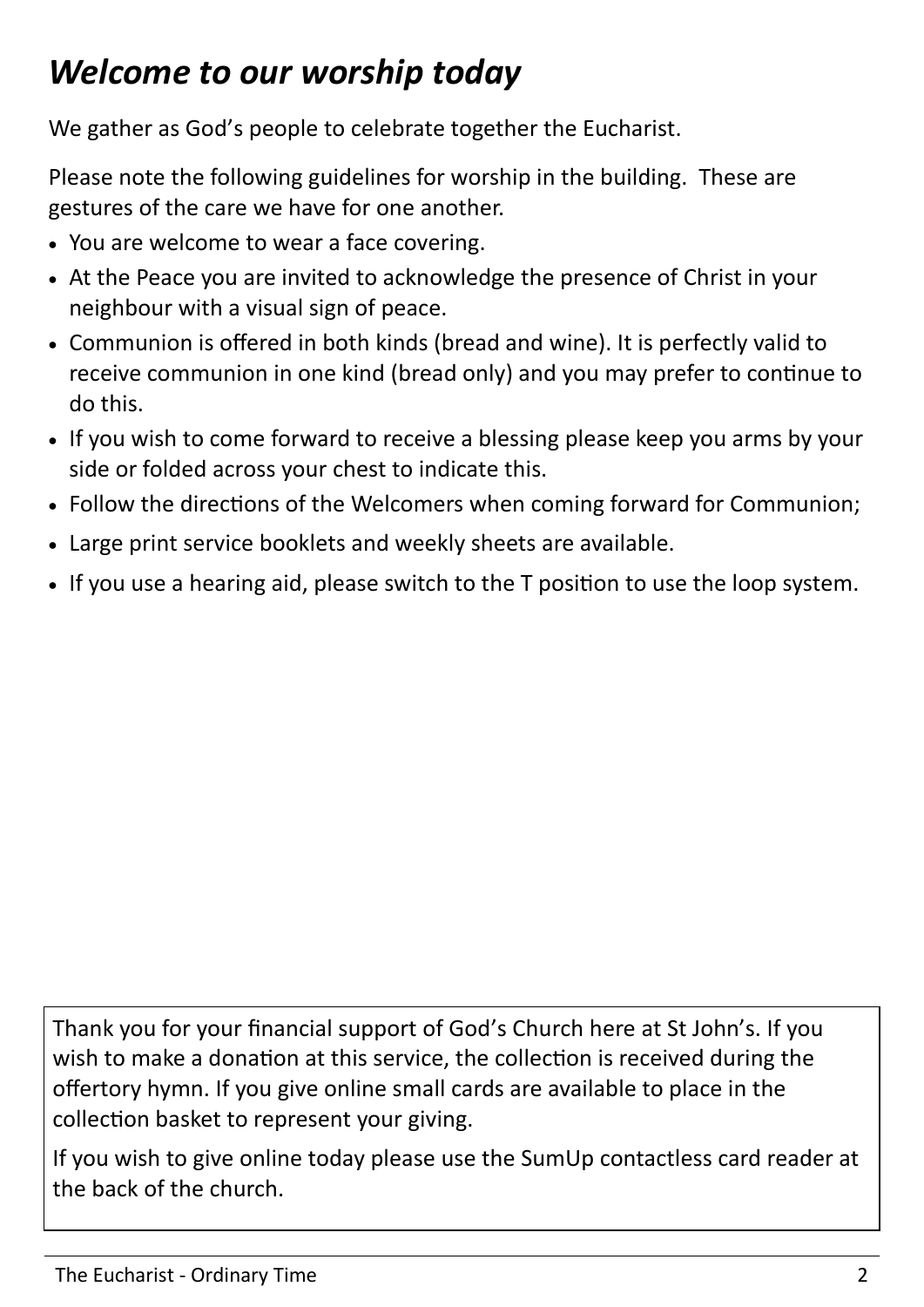# *The Gathering*

*The people are greeted informally.*

*A hymn is sung.*

### **The Greeting**

#### *The presiding minister says*

We meet in the name of the living God, who is Father, Son and Holy Spirit.

*All* **Amen.**

The Lord be with you

*All* **and also with you.** 

*Further words of introduction may be said.*

#### **Prayers of Penitence**

*A minister introduces the confession and then says suitable penitential sentences before each bidding*

Lord, have mercy.

*All* **Lord, have mercy.**

Christ, have mercy.

*All* **Christ, have mercy.**

Lord, have mercy.

*All* **Lord, have mercy.**

*The presiding minister pronounces the absolution and all respond*

*All* **Amen.**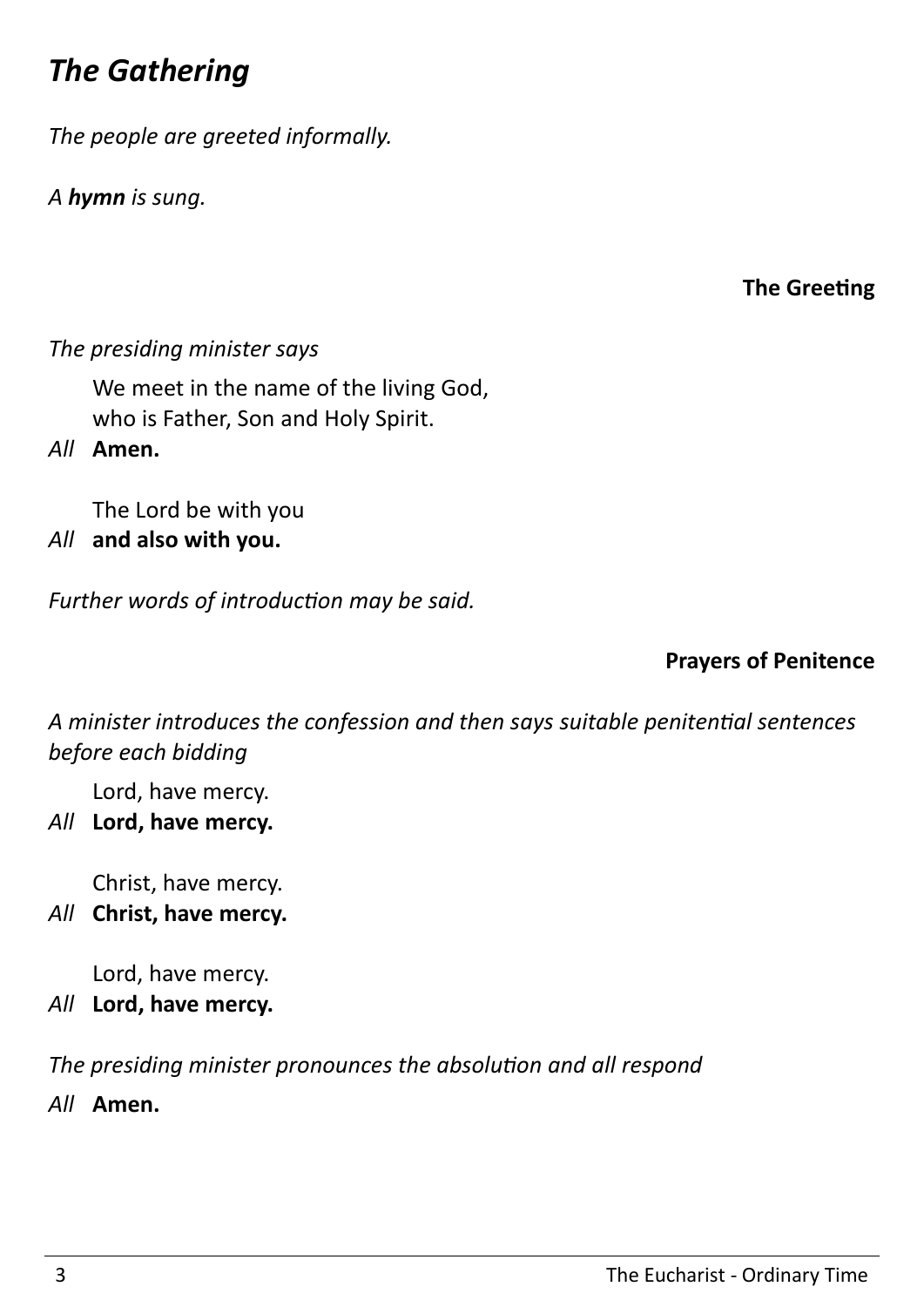### *The Gloria is sung*

*All* **Glory to God in the highest, and peace to his people on earth. Lord God, heavenly King, almighty God and Father, we worship you, we give you thanks, we praise you for your glory. Lord Jesus Christ, only Son of the Father, Lord God, Lamb of God, you take away the sin of the world: have mercy on us; you are seated at the right hand of the Father: receive our prayer. For you alone are the Holy One, you alone are the Lord, you alone are the Most High, Jesus Christ, with the Holy Spirit, in the glory of God the Father. Amen.**

## *(or)*

**Glory in the highest, to the God of heaven! Peace to all your people on the earth be given! Mighty God and Father, thanks and praise we bring, singing Alleluia to our heavenly King.** 

**Jesus Christ is risen, God the Father's Son! With the Holy Spirit, you are Lord alone! Lamb once killed for sinners, all our guilt to bear, show us now your mercy, Lord receive our prayer.** 

**Christ the world's true Saviour, high and holy one, seated now and reigning from your Father's throne, Lord and God, we praise you! Highest heaven adores, in the Father's glory all the praise be yours.**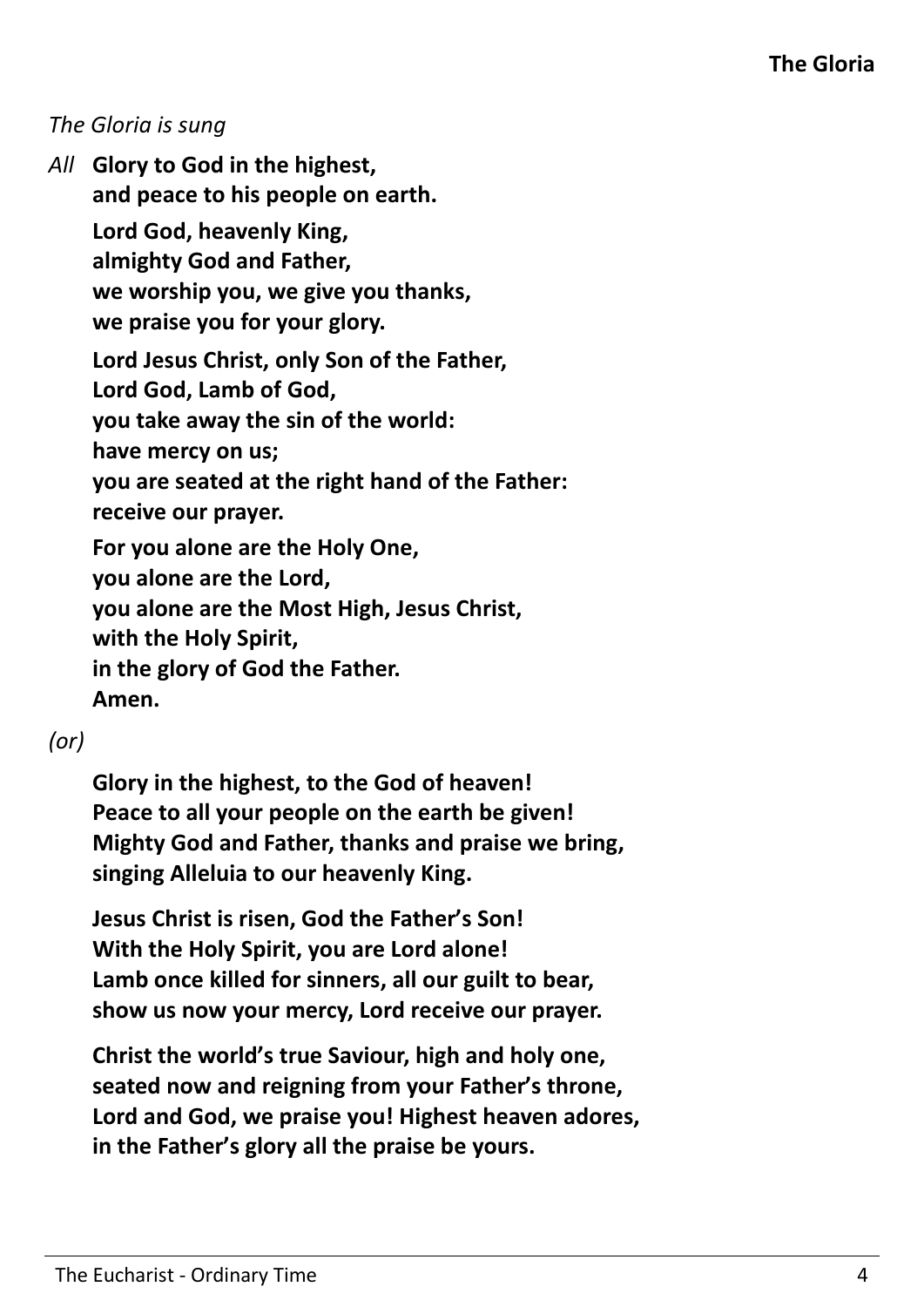*The Collect is said and all respond All* **Amen.**

# *The Liturgy of the Word*

**Readings**

*At the end of each the reader says*

This is the word of the Lord.

*All* **Thanks be to God.**

*A hymn is sung.* 

**Gospel Reading**

*An acclamation heralds the Gospel using the following or other suitable words*

Alleluia, alleluia.

Open our hearts, O Lord, to accept the words of your Son.

*All* **Alleluia.**

*When the Gospel is announced the reader says*

The Lord be with you.

*All* **And also with you.**

Hear the Gospel of our Lord Jesus Christ according to *N*.

# *All* **Glory to you, O Lord.**

# *At the end*

This is the Gospel of the Lord.

*All* **Praise to you, O Christ.**

#### **Sermon**

*After the sermon we keep a short time of quiet.*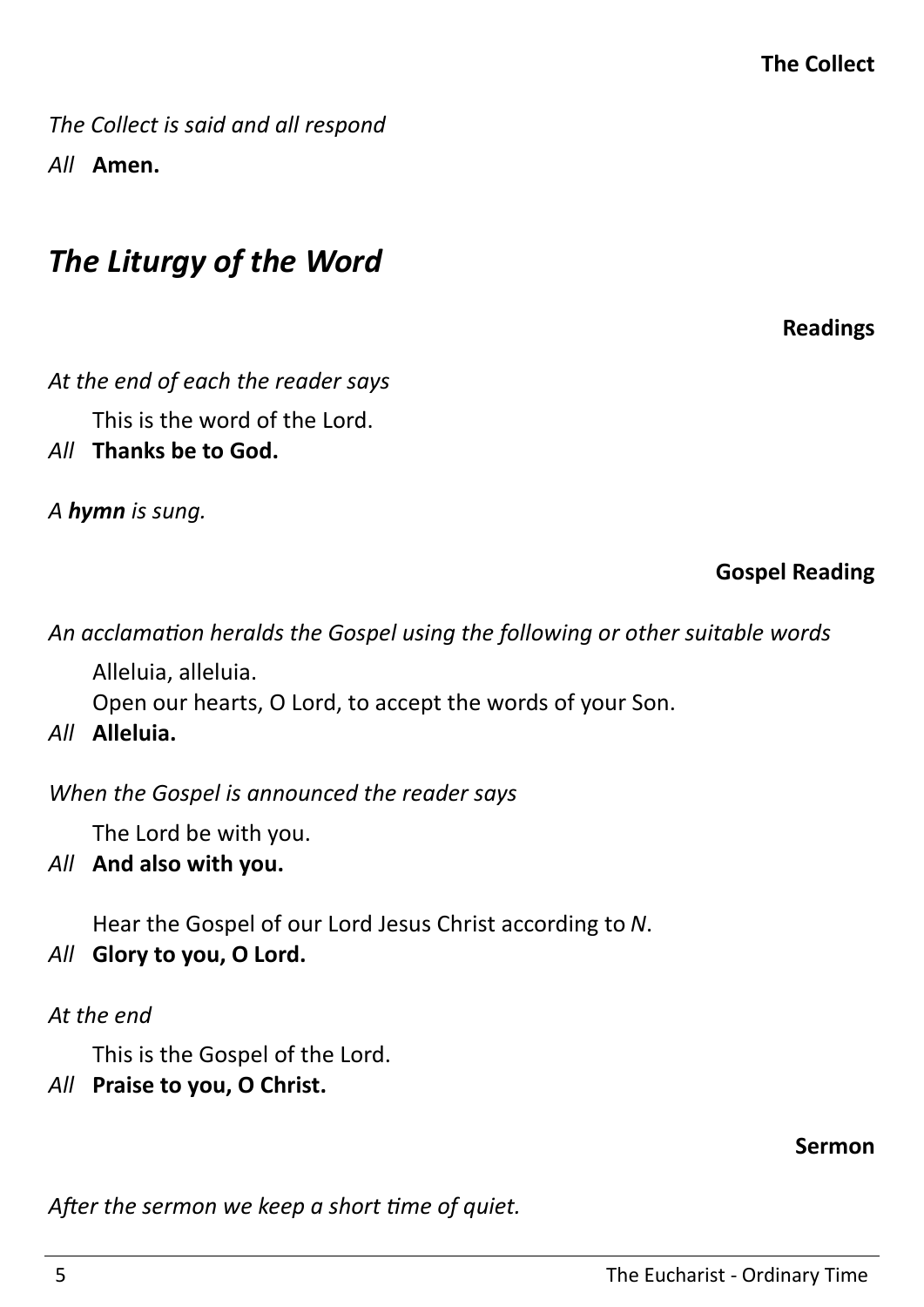*All* **We believe in one God, the Father, the Almighty, maker of heaven and earth, of all that is, seen and unseen. We believe in one Lord, Jesus Christ, the only Son of God, eternally begotten of the Father, God from God, Light from Light, true God from true God, begotten, not made, of one Being with the Father; through him all things were made. For us and for our salvation he came down from heaven, was incarnate from the Holy Spirit and the Virgin Mary and was made man. For our sake he was crucified under Pontius Pilate; he suffered death and was buried. On the third day he rose again in accordance with the Scriptures; he ascended into heaven and is seated at the right hand of the Father. He will come again in glory to judge the living and the dead, and his kingdom will have no end. We believe in the Holy Spirit, the Lord, the giver of life, who proceeds from the Father and the Son, who with the Father and the Son is worshipped and glorified, who has spoken through the prophets. We believe in one holy catholic and apostolic Church. We acknowledge one baptism for the forgiveness of sins. We look for the resurrection of the dead, and the life of the world to come. Amen.**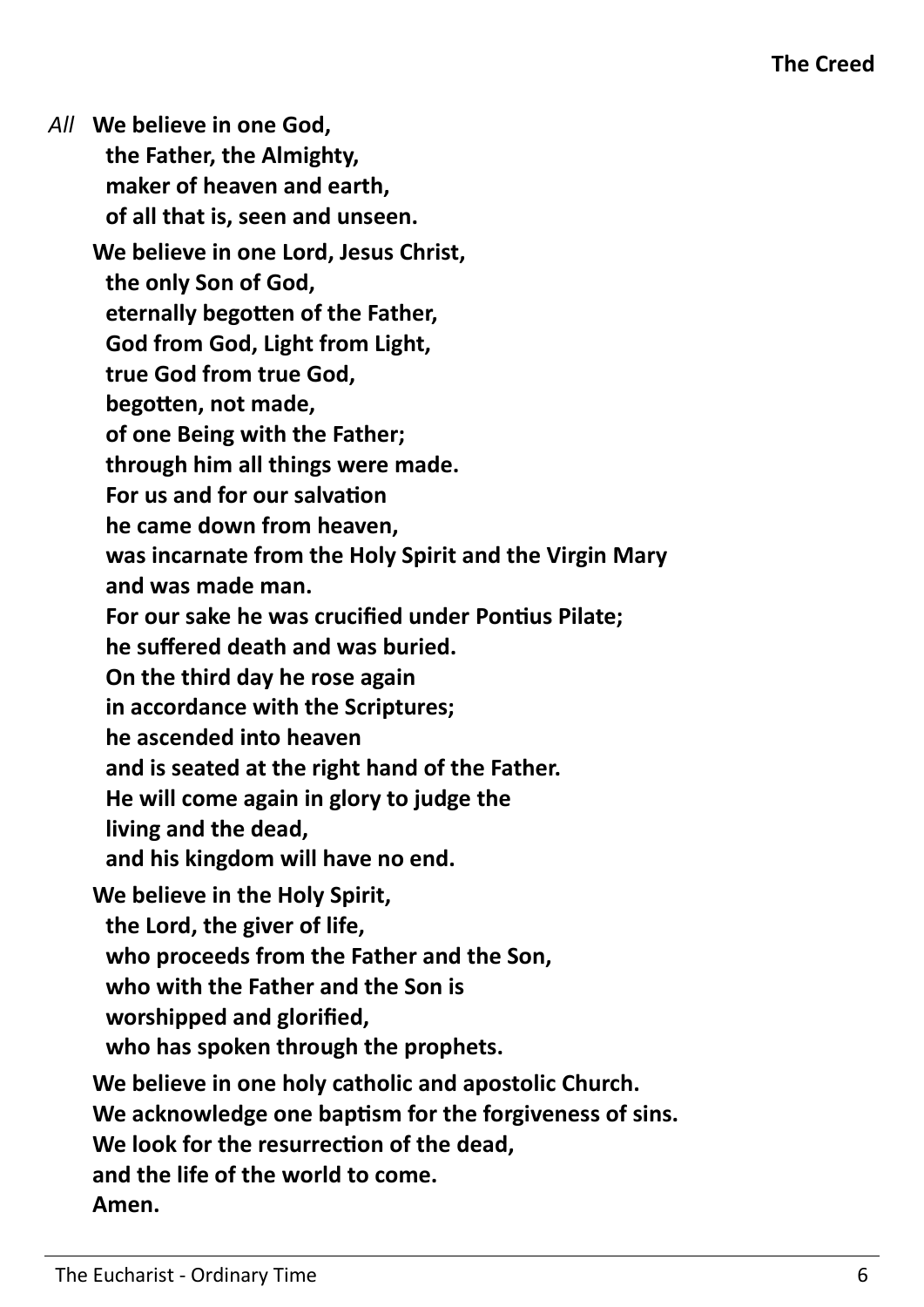*A minister introduces the prayers with these or other suitable words*

In the power of the Spirit and in union with Christ, let us pray to the Lord. *(or)*

With faith and love and in union with Christ, let us pray to the Lord.

*The prayers may include the response*

Lord, in your mercy,

*All* **hear our prayer.**

*and end with*

Merciful Father,

*All* **accept these prayers for the sake of your Son our Saviour Jesus Christ. Amen.**

# *The Liturgy of the Sacrament*

**The Peace**

*The presiding minister introduces the Peace with suitable words and then says*

The peace of the Lord be always with you

*All* **and also with you.**

**Preparation of the Table**

# *A hymn is sung.*

*The table is prepared and bread and wine are placed upon it.*

*The presiding minister takes the bread and wine.*

*Prayers at the preparation of the table may be said.*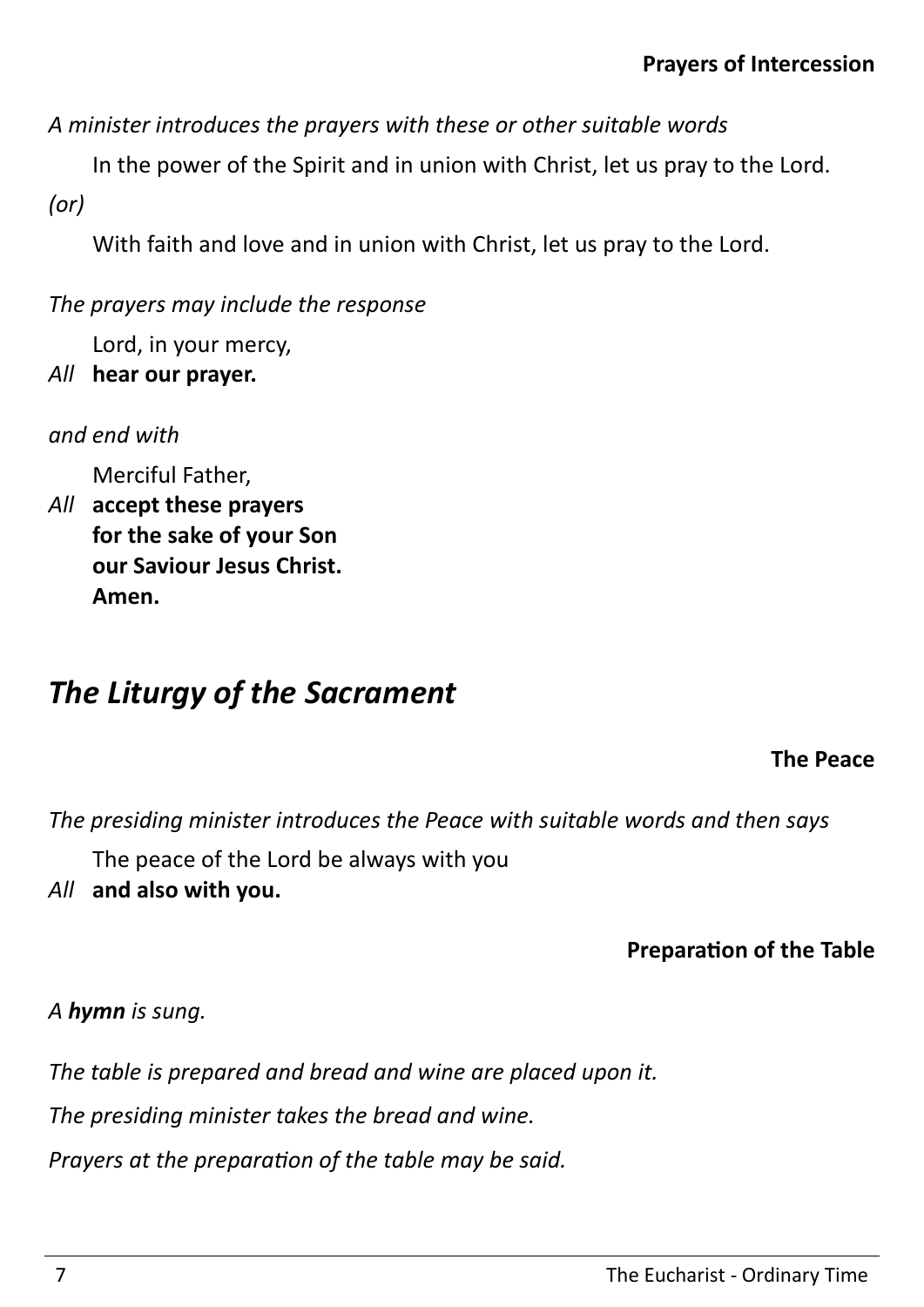### *The presiding minister says*

The Lord be with you

*All* **and also with you.**

Lift up your hearts.

## *All* **We lift them to the Lord.**

Let us give thanks to the Lord our God.

# *All* **It is right to give thanks and praise.**

*The presiding minister praises God for God's mighty acts and the following is sung*

*All* **Holy, holy, holy Lord, God of power and might, heaven and earth are full of your glory. Hosanna in the highest. Blessed is he who comes in the name of the Lord. Hosanna in the highest.**

*The presiding minister recalls the Last Supper, and one these acclamations is used*

|     | Great is the mystery of faith:                                           | Praise to you, Lord Jesus:                                                                         |
|-----|--------------------------------------------------------------------------|----------------------------------------------------------------------------------------------------|
| All | <b>Christ has died:</b>                                                  | Dying you destroyed our death,                                                                     |
|     | <b>Christ is risen:</b>                                                  | rising you restored our life:                                                                      |
|     | Christ will come again.                                                  | Lord Jesus, come in glory.                                                                         |
|     | Christ is the bread of life:                                             | Jesus Christ is Lord:                                                                              |
| All | When we eat this bread<br>and drink this cup,<br>we proclaim your death, | Lord, by your cross and resurrection<br>you have set us free.<br>You are the Saviour of the world. |
|     | Lord Jesus,                                                              |                                                                                                    |

*The prayer continues and leads into the doxology, to which all respond boldly*

…in songs of everlasting praise:

**until you come in glory.** 

*All* **Blessing and honour and glory and power be yours for ever and ever. Amen.**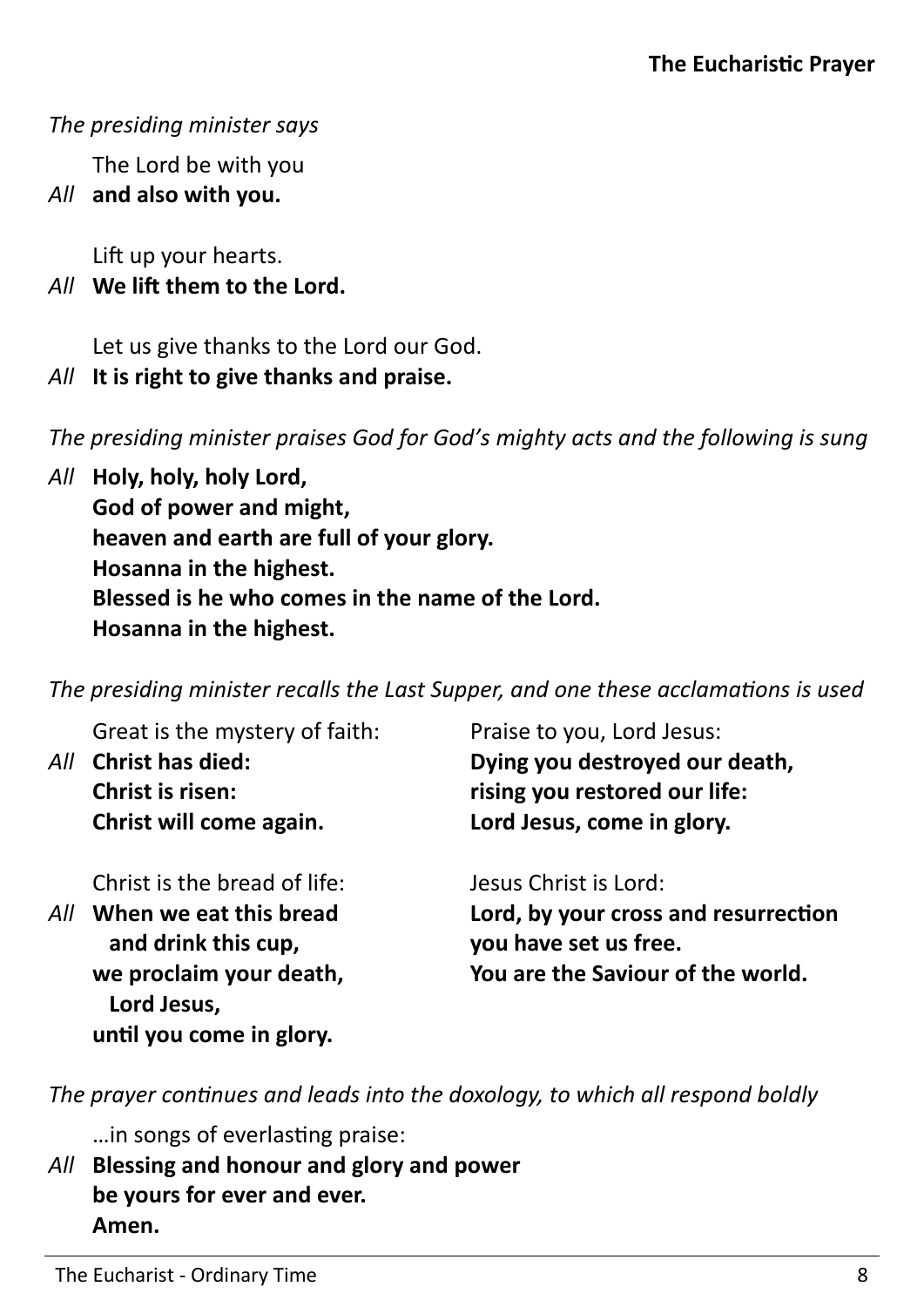*(or)*

…for ever and ever.

*All* **Amen.** 

**The Lord's Prayer**

As our Saviour taught us, so we pray

*All* **Our Father in heaven, hallowed be your name, your kingdom come, your will be done, on earth as in heaven. Give us today our daily bread. Forgive us our sins, as we forgive those who sin against us. Lead us not into temptation, but deliver us from evil. For the kingdom, the power and the glory are yours, now and for ever. Amen.**

**Breaking of the Bread**

*The presiding minister breaks the consecrated bread.*

We break this bread to share in the body of Christ.

*All* **Though we are many, we are one body, because we all share in one bread.**

# *The Agnus Dei is sung*

*All* **Lamb of God,** 

**you take away the sin of the world, have mercy on us.** 

**Lamb of God, you take away the sin of the world, have mercy on us.**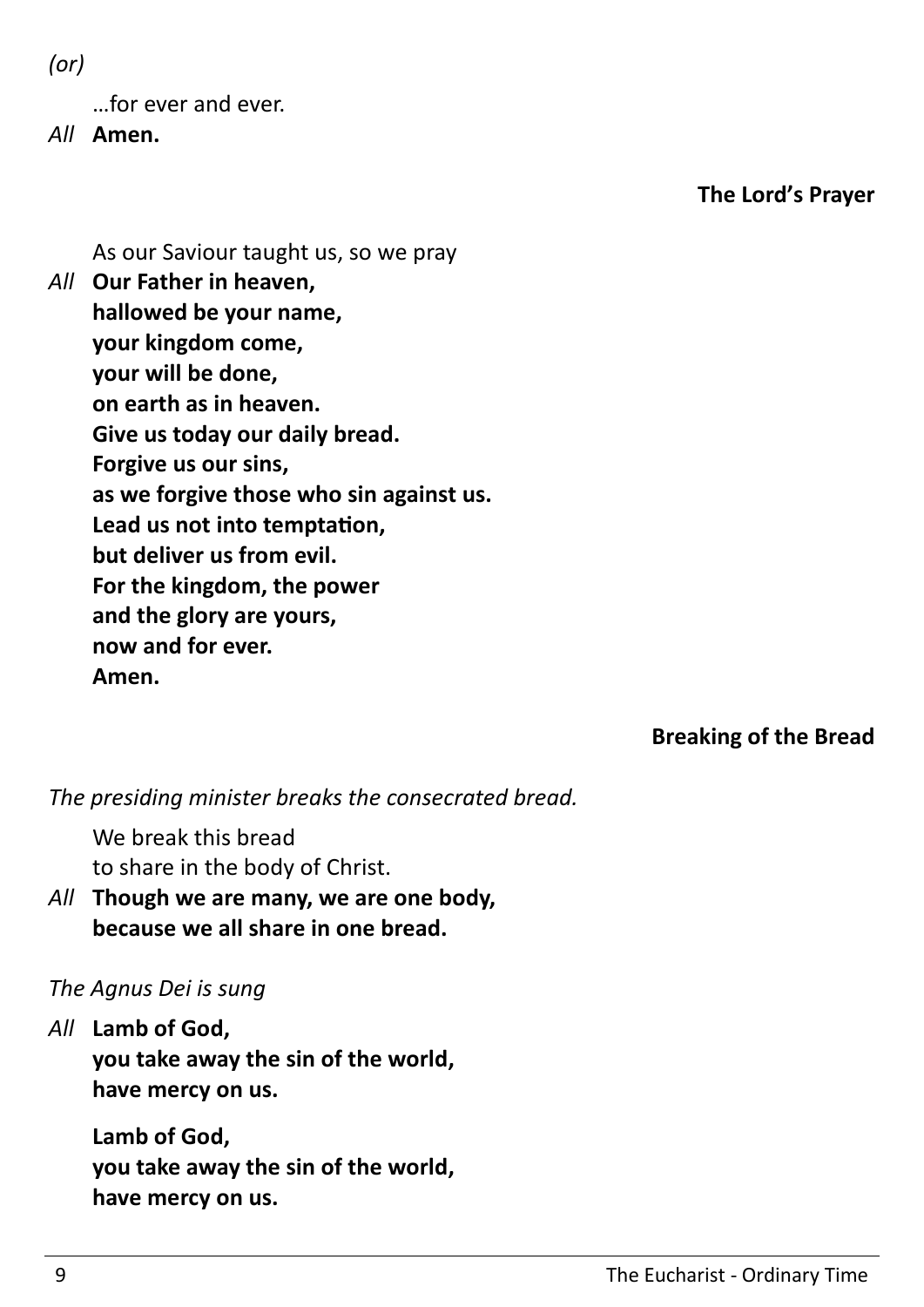**Lamb of God, you take away the sin of the world, grant us peace**

*(or)*

*All* **Jesus, Lamb of God, have mercy on us.**

> **Jesus, bearer of our sin, have mercy on us.**

```
Jesus, redeemer of the world, 
grant us peace.
```
# **Giving of Communion**

*The presiding minister says the following invitation to communion*

Draw near with faith. Receive the body of our Lord Jesus Christ which he gave for you, and his blood which he shed for you. Eat and drink in remembrance that Christ died, and lives, for you, and feed on him in your hearts by faith with thanksgiving.

*All are welcome to come forward to receive communion or a blessing.* 

*Communion is offered in both kinds (bread and wine). Those who wish to receive communion in one kind (bread only) are assured that the Eucharist contains the full presence of Christ in both the bread and the wine.*

*During the administration of communion, anyone who does not wish to receive communion is invited to give thanks for the saving death and resurrection of Jesus and ask him to be with them now.* 

Thanks be to you, Lord Jesus Christ, for all the benefits you have given me, for all the pains and insults you have borne for me. Since I cannot now receive you sacramentally, I ask you to come spiritually into my heart. O most merciful redeemer, friend and brother, may I know you more clearly, love you more dearly, and follow you more nearly, day by day. Amen. *After the Prayer of St Richard of Chichester*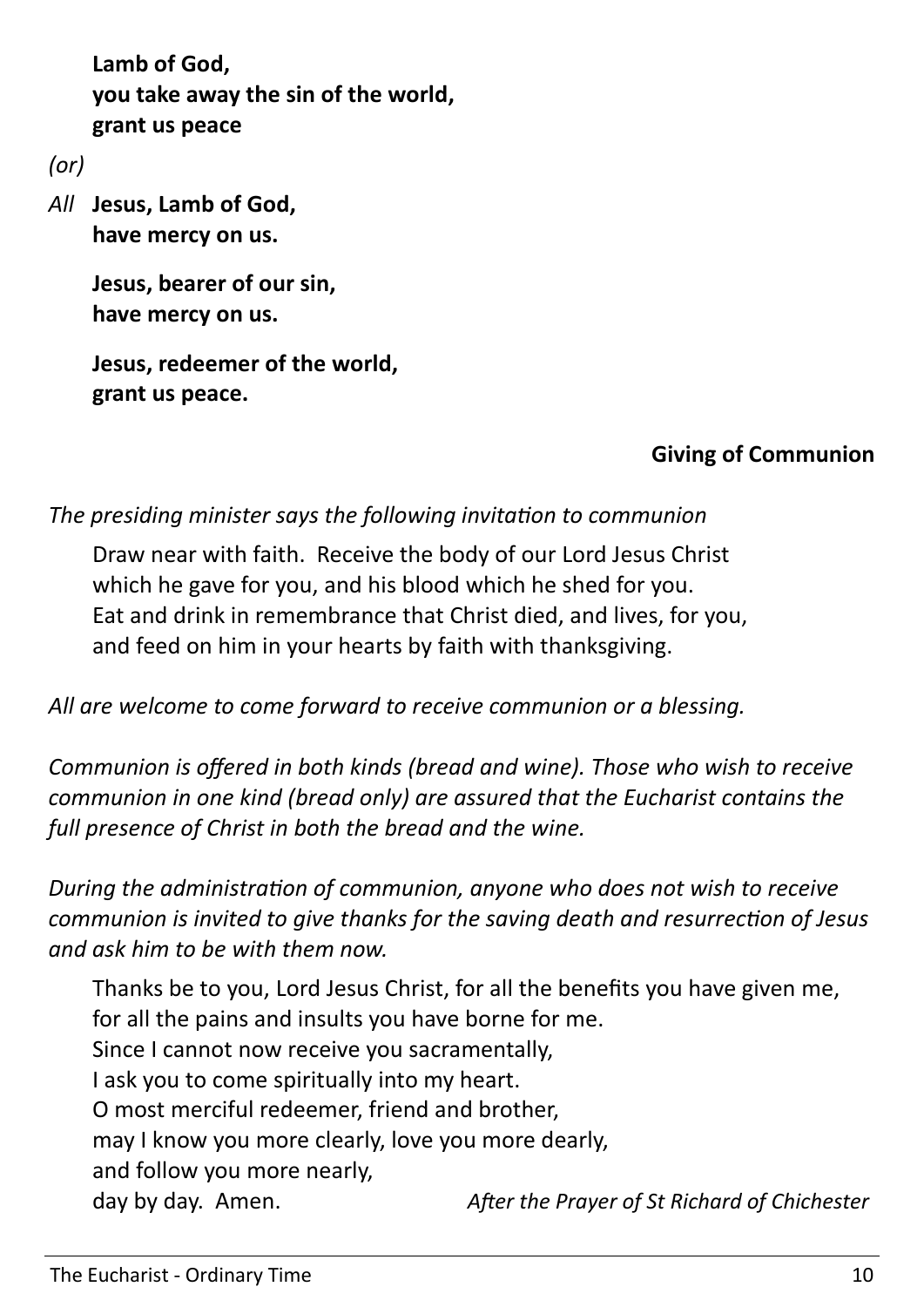*Silence is kept.*

*The Post Communion prayer is said.*

*One of the following prayers may be said*

```
All Almighty God,
```
**we thank you for feeding us with the body and blood of your Son Jesus Christ. Through him we offer you our souls and bodies to be a living sacrifice. Send us out in the power of your Spirit to live and work to your praise and glory. Amen.**

```
(or)
```
*All* **Father of all,**

**we give you thanks and praise, that when we were still far off you met us in your Son and brought us home. Dying and living, he declared your love, gave us grace, and opened the gate of glory. May we who share Christ's body live his risen life; we who drink his cup bring life to others; we whom the Spirit lights give light to the world. Keep us firm in the hope you have set before us, so we and all your children shall be free, and the whole earth live to praise your name; through Christ our Lord. Amen.**

*The Diocesan Vision Prayer is said*

*All* **Heavenly Father,** 

**we embrace your call for us to make disciples, to be witnesses, to grow leaders and inspire children and young people.**